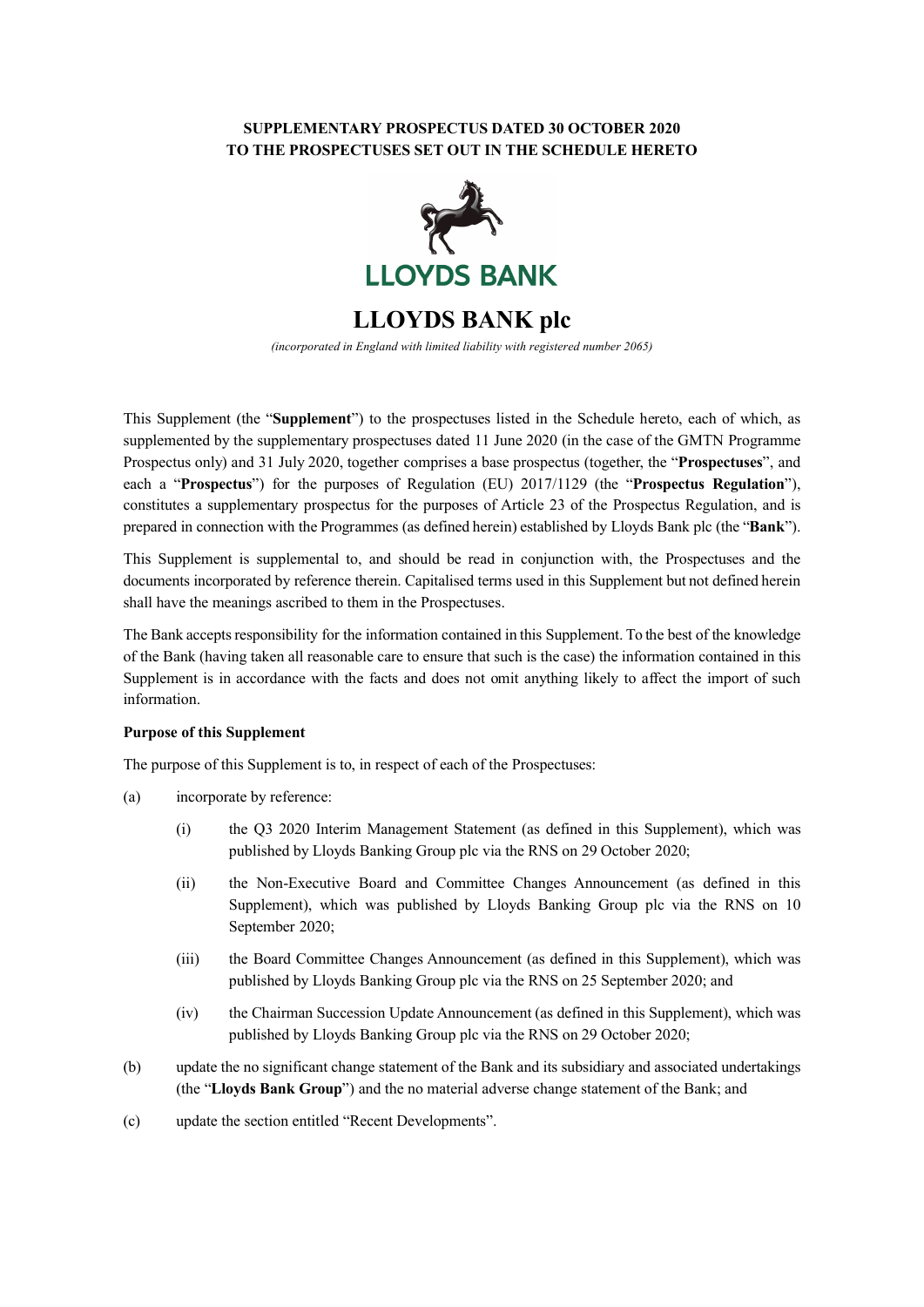### **(a) Documents Incorporated by Reference**

By virtue of this Supplement:

- (i) the unaudited Q3 2020 Interim Management Statement of the Bank for the nine months ended 30 September 2020 (the "**Q3 2020 Interim Management Statement**"), which has previously been filed with the Financial Conduct Authority;
- (ii) the announcement entitled "Non-Executive Board and Committee Changes" (RNS Number 6222Y) (the "**Non-Executive Board and Committee Changes Announcement**"), which was published by Lloyds Banking Group plc via the RNS on 10 September 2020;
- (iii) the announcement entitled "Board Committee Changes" (RNS Number 1408A) (the "**Board Committee Changes Announcement**"), which was published by Lloyds Banking Group plc via the RNS on 25 September 2020; and
- (iv) the announcement entitled "Lloyds Banking Group Chairman Succession Update" (RNS Number 5404D) the "**Chairman Succession Update Announcement**"), which was published by Lloyds Banking Group plc via the RNS on 29 October 2020,

shall be deemed to be incorporated in, and form part of, each of the Prospectuses and supplement the section entitled "*Documents Incorporated by Reference*" in each of the Prospectuses.

Any documents themselves incorporated by reference in the Q3 2020 Interim Management Statement, the Non-Executive Board and Committee Changes Announcement, the Board Committee Changes Announcement or the Chairman Succession Update Announcement shall not form part of the Prospectuses.

### **(b) No significant change of the Lloyds Bank Group and no material adverse change of the Bank**

*The no significant change of the Lloyds Bank Group statement and no material adverse change of the Bank statement at paragraph 3 on page 183 of the EMTN Programme Prospectus is updated as set out below:*

There has been no significant change in the financial position or financial performance of the Lloyds Bank Group since 30 September 2020, the date to which the Lloyds Bank Group's last published unaudited interim financial information (as set out in the Bank's Q3 2020 Interim Management Statement) was prepared.

Save as disclosed in the sub-sections entitled (i) "*Risk Factors - Economic and Financial Risks - Risks relating to the impact of COVID-19*" and (ii) "*Recent Developments*" on pages 23 to 24 and 136 respectively of this Prospectus, there has been no material adverse change in the prospects of the Bank since 31 December 2019, the date to which the Bank's last published audited financial information (as set out in the Bank's 2019 Annual Report) was prepared.

# *The no significant change of Lloyds Bank Group statement and no material adverse change of the Bank statement at paragraph 3 on page 703 of the GMTN Programme Prospectus is updated as set out below:*

There has been no significant change in the financial position or financial performance of the Lloyds Bank Group since 30 September 2020, the date to which the Lloyds Bank Group's last published unaudited interim financial information (as set out in the Bank's Q3 2020 Interim Management Statement) was prepared.

Save as disclosed in the sub-sections entitled (i) "*Risk Factors – Economic and Financial Risks – Risks relating to the impact of COVID-19*" and (ii) "*Recent Developments*" on pages 32 to 33 and 678 respectively of this Prospectus, there has been no material adverse change in the prospects of the Bank since 31 December 2019, the date to which the Bank's last published audited financial information (as set out in the Bank's 2019 Annual Report) was prepared.

### **(c) Recent Developments section**

The section entitled "*Recent Developments*" on page 136 of the EMTN Programme Prospectus and on page 678 of the GMTN Programme Prospectus is updated as set out below: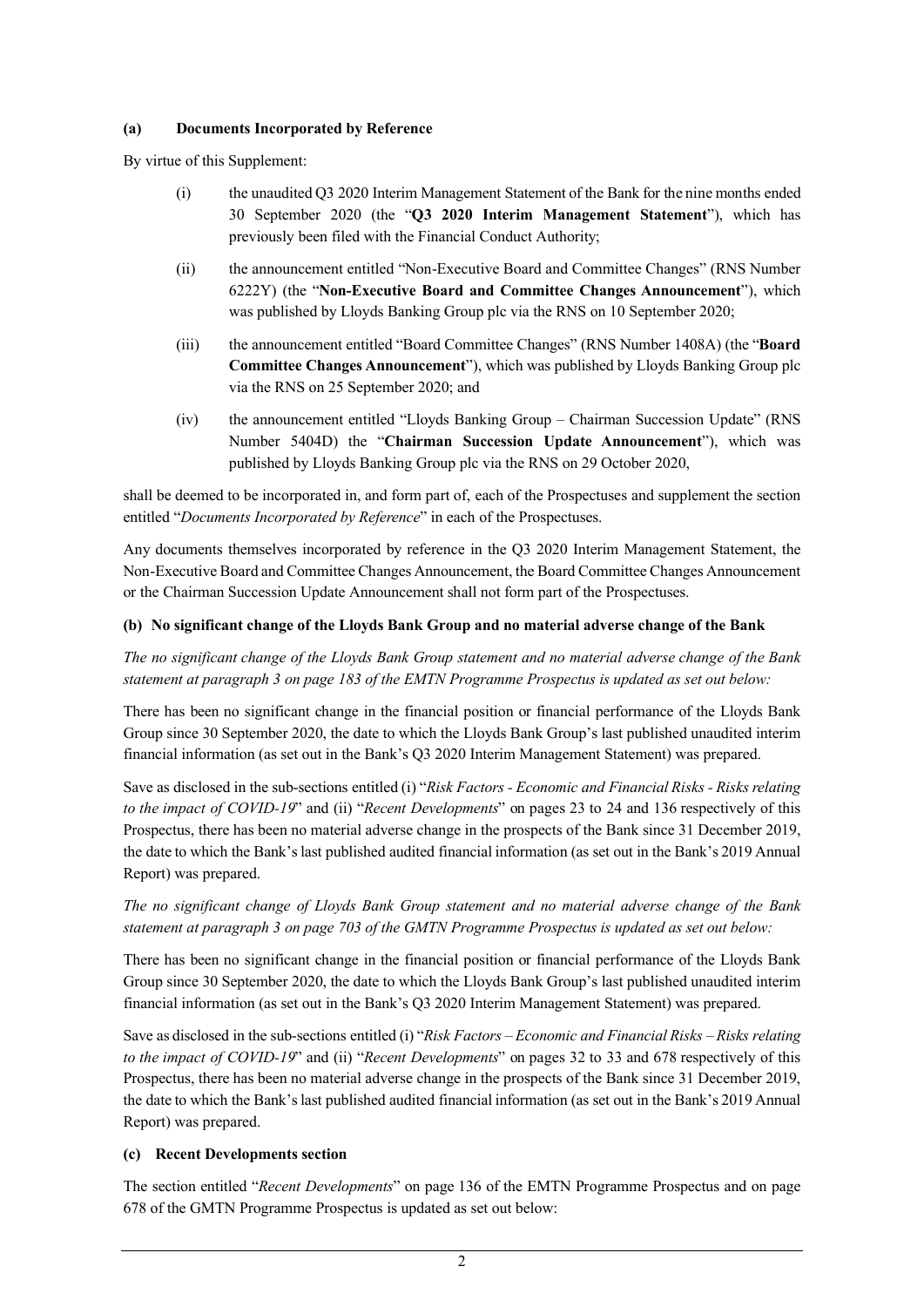#### **Recent Developments**

The outlook for the Lloyds Bank Group remains highly uncertain given the second wave of coronavirus, Government response including social distancing measures and the end of the furlough scheme, together with the ongoing Brexit negotiations. Mortgage activity has picked up strongly and there has been an increase in Retail current accounts ahead of the market; mortgage business strength has offset yield curve pressure. Solid pre-provision profit and enhanced capital strength provide significant loss absorbing capacity, building on the Lloyds Bank Group's cost leadership position. On 30 September 2020, the Issuer's parent, Lloyds Banking Group, announced its updated 2020 guidance, reflecting its proactive response to the challenging economic environment and based on its current macroeconomic assumptions. In that updated 2020 guidance, Lloyds Banking Group said it expected its:

- Net interest margin<sup>[1](#page-2-0)</sup> to be c.240 basis points in the fourth quarter, resulting in a full year margin of c.250 basis points;
- Operating costs to be below £7.6 billion;
- Impairment charge for the full year to be at the lower end of the £4.5 billion to £5.5 billion range; and
- Risk-weighted assets to be broadly stable compared to 30 September 2020.

Although the economic outlook remains uncertain, the Lloyds Bank Group remains well positioned for longterm superior and sustainable returns, supported by its leading efficiency position and prudent balance sheet. This together with the Lloyds Bank Group's capital position and business model enables it to continue to support its customers and help Britain recover.

Copies of this Supplement and all documents incorporated by reference in this Supplement can be viewed on the website of the Bank at www.lloydsbankinggroup.com.

To the extent that there is any inconsistency between (a) any statement in this Supplement or any statement incorporated by reference into the relevant Prospectus by this Supplement and (b) any other statement in or incorporated by reference into the relevant Prospectus, the statements in (a) above will prevail.

Save as disclosed in this Supplement, no other significant new factor, material mistake or inaccuracy relating to information included in each of the Prospectuses has arisen or been noted, as the case may be, since the publication of each of the Prospectuses.

<span id="page-2-0"></span>l <sup>1</sup> Net interest margin has been identified by the Lloyds Banking Group as an alternative performance measure and refers to banking net interest income on customer and product balances in the banking businesses as a percentage of average gross banking interestearning assets for the period.